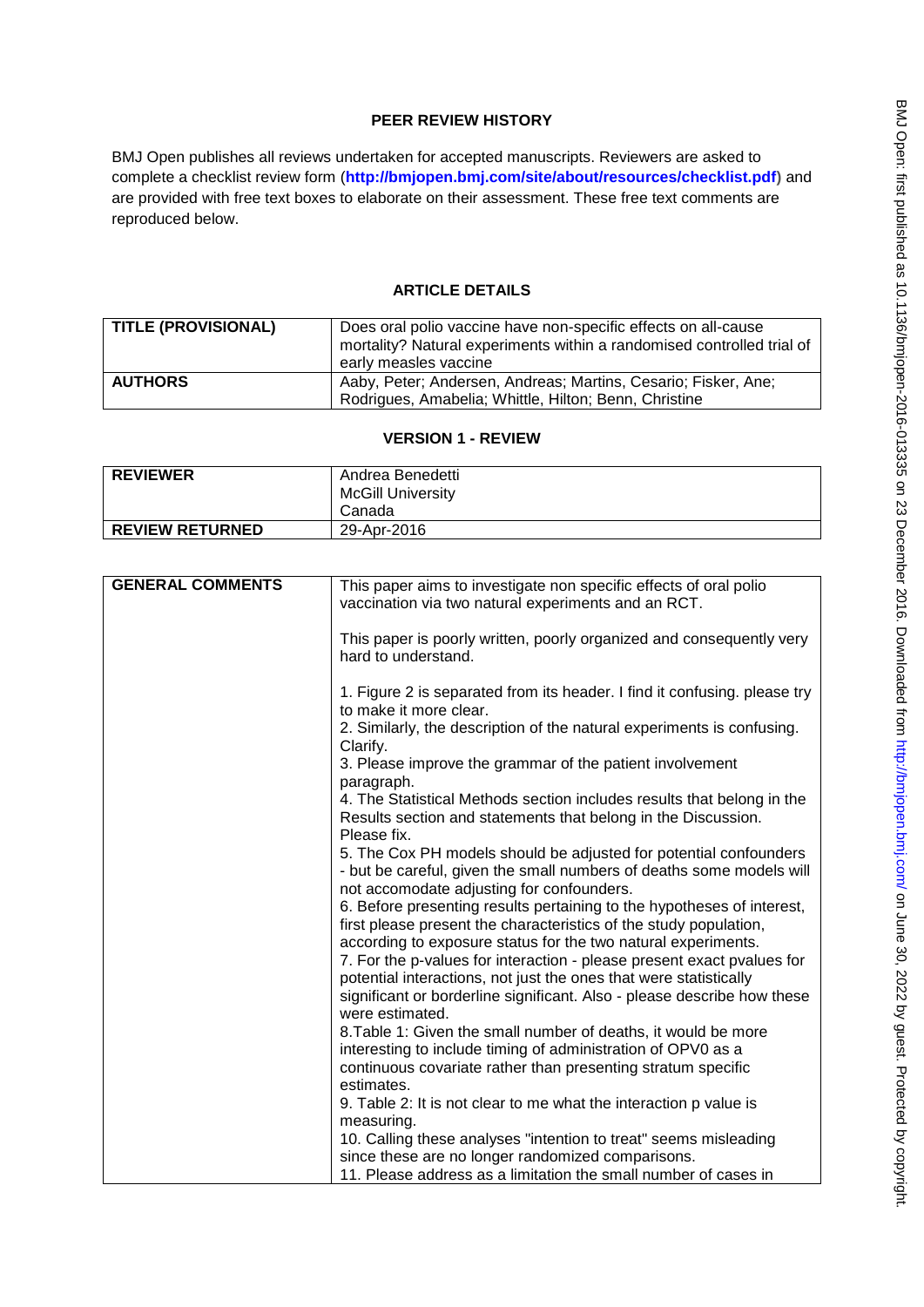| some strata.<br>12. It is not clear if there was missing data/dropouts, and what<br>strategy was used to deal with it.<br>13. It is unclear what information is available to be used as potential<br>confounders. |
|-------------------------------------------------------------------------------------------------------------------------------------------------------------------------------------------------------------------|
|-------------------------------------------------------------------------------------------------------------------------------------------------------------------------------------------------------------------|

| <b>REVIEWER</b>        | Anne Mobley Butler<br>University of North Carolina, Chapel Hill, NC, USA |
|------------------------|--------------------------------------------------------------------------|
| <b>REVIEW RETURNED</b> | 20-May-2016                                                              |

| <b>GENERAL COMMENTS</b> | Recommendation: Revise/resubmit with major revisions required                                                                                                                                                                                                                                                                                                                                                                                                                                                                                                                                                                                                                                                                                                                                                              |
|-------------------------|----------------------------------------------------------------------------------------------------------------------------------------------------------------------------------------------------------------------------------------------------------------------------------------------------------------------------------------------------------------------------------------------------------------------------------------------------------------------------------------------------------------------------------------------------------------------------------------------------------------------------------------------------------------------------------------------------------------------------------------------------------------------------------------------------------------------------|
|                         |                                                                                                                                                                                                                                                                                                                                                                                                                                                                                                                                                                                                                                                                                                                                                                                                                            |
|                         | In the manuscript entitled, Does oral polio vaccine have non-specific<br>effects on all-cause mortality? Natural experiments within a<br>randomized controlled trial of early measles vaccine, Aaby et al.<br>sought to provide important evidence on possible non-specific<br>effects (NSE) of OPV. The study provides estimates of the effect of<br>oral polio vaccine (OPV) administration on the mortality rate ratio<br>comparing two-dose (administered at 4.5 and 9 months) vs. one-<br>dose of measles vaccine (MV) (administered at 9 months only).                                                                                                                                                                                                                                                               |
|                         | This manuscript has important strengths.<br>• First, the study design is unique and novel. The authors took<br>advantage of two natural experiments that occurred during a RCT to<br>answer an important research question regarding non-specific<br>effects of the trivalent OPV.<br>• The authors have identified important information and citations to<br>tell a good story.<br>• The results stratified by timing of OPV is compelling, though 95%<br>CIs are wide.                                                                                                                                                                                                                                                                                                                                                   |
|                         | However, the manuscript has major weaknesses:<br>• Overall, the manuscript includes important pieces of information<br>and is well-cited. But the bottom-line is that the writing needs major<br>improvement. The story gets lost behind confusing logic and<br>unconventional scientific writing. For example, the justification in the<br>introduction needs improvement. Authors need to clarify whether<br>previous analysis that censored measles deaths was appropriate<br>statistical analysis. The language is ambivalent. Also, one wonders<br>whether the authors meant that the lack of indication that prevention<br>of BCG explains the (ENTIRE?) beneficial effect. The science is<br>well-thought out but needs attention.<br>• Results section should begin with brief description of study<br>population. |
|                         | • How well-balanced were the two groups with respect to<br>covariates? Randomization does not always result in perfectly<br>balanced groups - thus, this information needs to be reported. If<br>balance is not achieved, adjustment will be necessary in the                                                                                                                                                                                                                                                                                                                                                                                                                                                                                                                                                              |
|                         | analyses.<br>• The authors failed to address whether the nonspecific effects differ<br>by gender, which is a frequently observed in studies of nonspecific<br>effects of vaccines. Was gender data available? Is it possible to<br>perform this analysis? At the very least, the subject warrants a<br>comment in the discussion.                                                                                                                                                                                                                                                                                                                                                                                                                                                                                          |
|                         | • The non-specific effects of vaccines can be boosted or diminished<br>when other immunomodulating health interventions (e.g., other<br>vaccines, or vitamins) are provided. The figure demonstrates some                                                                                                                                                                                                                                                                                                                                                                                                                                                                                                                                                                                                                  |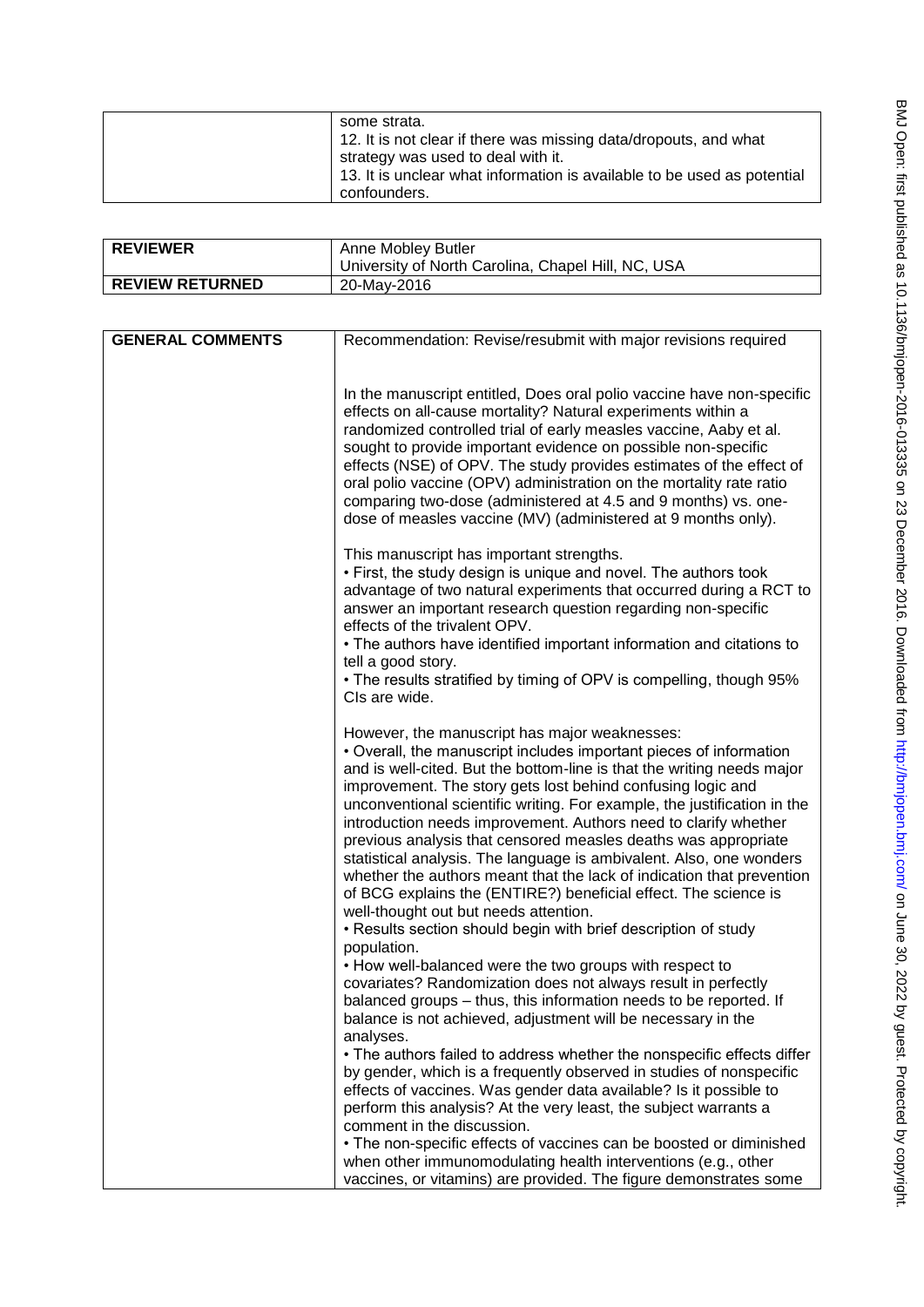| thought in this regards, but was this incorporated into the analyses?<br>• The authors should consider mentioning in the discussion section<br>the international replacement (which began April 2016) of trivalent<br>OPV with bivalent OPV, as new questions will arise regarding the |
|----------------------------------------------------------------------------------------------------------------------------------------------------------------------------------------------------------------------------------------------------------------------------------------|
| bivalent OPV:<br>(http://www.who.int/immunization/diseases/poliomyelitis/endgame_o<br>bjective2/oral polio vaccine/en/)<br>• Box 1 provides important information – but this is presented in a                                                                                         |
| way that is difficult for the reader to interpret. Either, the table needs<br>to be reorganized; or deleted and transfer key information ought to<br>intro and discussion sections.                                                                                                    |
| • Table 1: split rate (deaths/person-days) and N into two different<br>columns. Is that a 95% CI in the MRR column? Need to label.<br>• Figure 1 clearly communicates the study design. However, the                                                                                   |
| schematic seems to indicate that follow-up occurred AFTER not<br>BEFORE or AT 36 months. This is misleading.                                                                                                                                                                           |
| • Figure 2 is unclear. It requires further description. Abbreviations<br>need to be defined. The text is poor quality (particularly "periods<br>with missing OPV0").                                                                                                                   |
| . The results would be drastically improved using data visualization.<br>Table 1                                                                                                                                                                                                       |
| • Authors should consider displaying results in a figure form -<br>difficult to interpret all data in tables.                                                                                                                                                                          |

## **VERSION 1 – AUTHOR RESPONSE**

Reviewer: 1 Reviewer Name: Andrea Benedetti Institution and Country: McGill University, Canada Competing Interests: None declared.

This paper aims to investigate non specific effects of oral polio vaccination via two natural experiments and an RCT.

This paper is poorly written, poorly organized and consequently very hard to understand.

1. Figure 2 is separated from its header. I find it confusing. please try to make it more clear. *PA: We have revised the legend for figure 2 hopefully making it clearer.* 

2. Similarly, the description of the natural experiments is confusing. Clarify. *PA. We have tried to improve the description of the two natural experiments.* 

3. Please improve the grammar of the patient involvement paragraph. *PA: The paragraph has been rewritten.* 

4. The Statistical Methods section includes results that belong in the Results section and statements that belong in the Discussion. Please fix.

*PA: It was not clear to me which results in the methods section the reviewer wanted to move to the result section and which comments to the discussion. The "results" in the method section are descriptions of the RCT, and serve as background information; they are not results of the present analysis.* 

5. The Cox PH models should be adjusted for potential confounders - but be careful, given the small numbers of deaths some models will not accomodate adjusting for confounders.

*PA: The original RCT description (ref 8) had a table with potential confounders. Since this was an RCT and the potential confounders did not differ between randomization groups, the original analysis (ref 8) only stratified for the three health centre areas where enrolment took place. We have followed the same strategy in the present analysis. Since a main point of the present description is to see*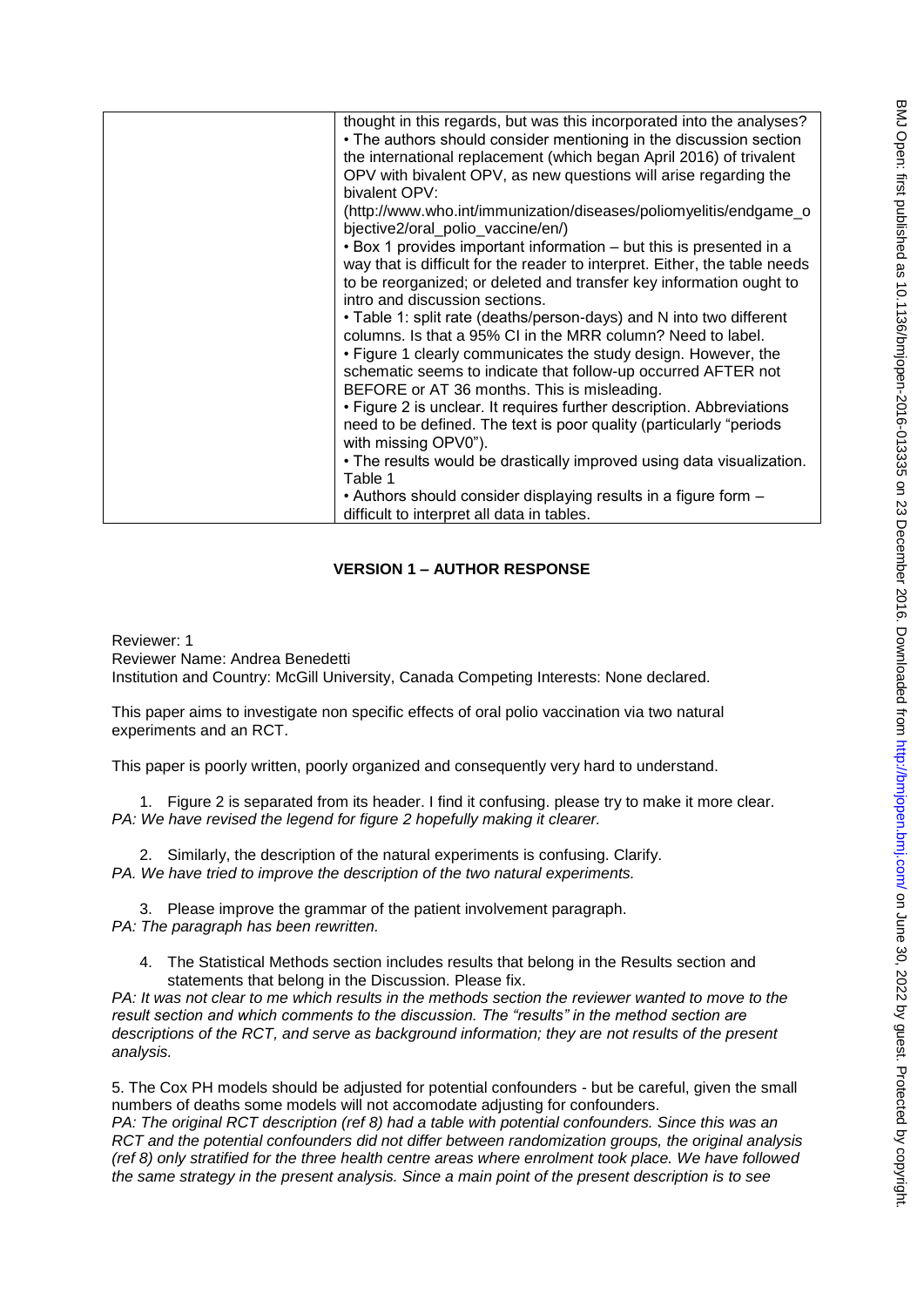*whether campaigns change the results of RCTs it would be wrong if we started controlling for another set of background factors. This has now been explained in the methods section.* 

6. Before presenting results pertaining to the hypotheses of interest, first please present the characteristics of the study population, according to exposure status for the two natural experiments. *PA: This has now been done.* 

7. For the p-values for interaction - please present exact pvalues for potential interactions, not just the ones that were statistically significant or borderline significant. Also - please describe how these were estimated.

*PA: It was said in the methods section: "To test for no interaction we compared the effect of two-dose versus one-dose MV in strata of the suspected effect modifier using Wald statistics." We present interaction tests for all comparisons made in the text.* 

8.Table 1: Given the small number of deaths, it would be more interesting to include timing of administration of OPV0 as a continuous covariate rather than presenting stratum specific estimates.

*PA: This information has been added in the result section: "If age-at-OPV0 was analysed as a continuous variable, the MRR (two-dose/one-dose MV) estimate was reduced by 4% (1-6%) for each additional day of age at the time of vaccination."* 

9. Table 2: It is not clear to me what the interaction p value is measuring. *PA: The interaction test examined whether the MRRs for 2-doses/1-dose of MV were the same for children who had received OPV before enrolment and those who had not. This is now mentioned in the footnote.* 

10. Calling these analyses "intention to treat" seems misleading since these are no longer randomized comparisons.

*PA: The concept Intention to treat has been removed.* 

11. Please address as a limitation the small number of cases in some strata. *PA: This is now mentioned in the discussion.* 

12. It is not clear if there was missing data/dropouts, and what strategy was used to deal with it. *PA: Follow-up/dropouts was described in the original trial description (BMJ 2010, ref 8). Drop-out has been handled in the same way as in the original analysis, i.e. children moving or dying have been censored at the data of movement or death. We assumed that to be implicit but this is now mentioned specifically in the methods section.* 

13. It is unclear what information is available to be used as potential confounders.

*PA: The original RCT description (ref 8) had a table 1 with potential confounders. Since this was an RCT and the potential confounders did not differ between randomization groups, the original analysis (ref 8) only stratified for the three health centre areas where enrolment took place. We have followed the same strategy in the present analysis. Since a main point of the present description is to see whether campaigns change the results of RCTs it would be wrong if we started controlling for another set of background factors. This has now been explained in the methods section.* 

Reviewer: 2

Reviewer Name: Anne Mobley Butler

Institution and Country: University of North Carolina, Chapel Hill, NC, USA Competing Interests: None declared

Recommendation: Revise/resubmit with major revisions required

In the manuscript entitled, Does oral polio vaccine have non-specific effects on all-cause mortality? Natural experiments within a randomized controlled trial of early measles vaccine, Aaby et al. sought to provide important evidence on possible non-specific effects (NSE) of OPV. The study provides estimates of the effect of oral polio vaccine (OPV) administration on the mortality rate ratio comparing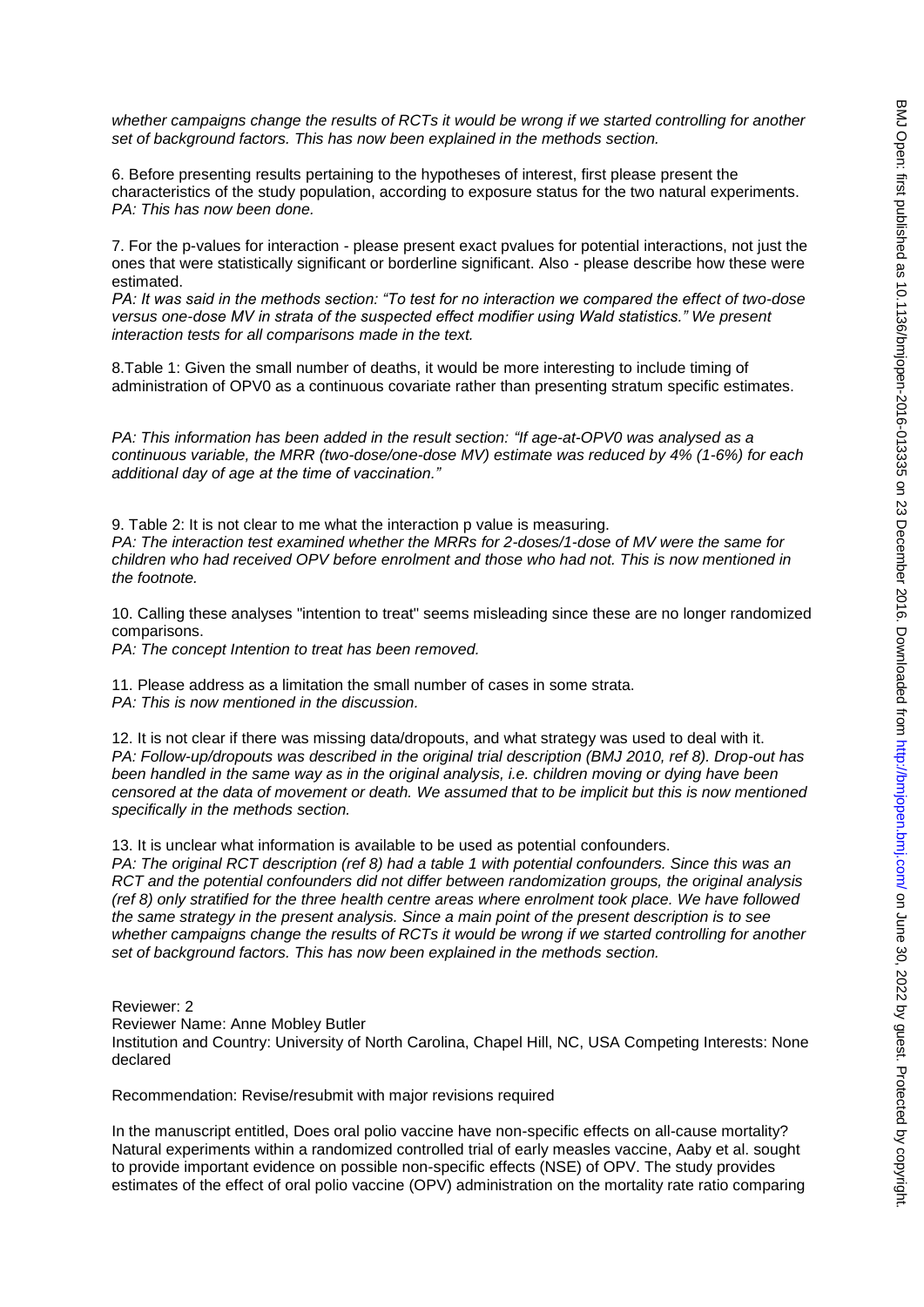two-dose (administered at 4.5 and 9 months) vs. one-dose of measles vaccine (MV) (administered at 9 months only).

This manuscript has important strengths.

• First, the study design is unique and novel. The authors took advantage of two natural experiments that occurred during a RCT to answer an important research question regarding nonspecific effects of the trivalent OPV.

- The authors have identified important information and citations to tell a good story.
- The results stratified by timing of OPV is compelling, though 95% CIs are wide. *PA: Thanks*

However, the manuscript has major weaknesses:

• Overall, the manuscript includes important pieces of information and is well-cited. But the bottom-line is that the writing needs major improvement. The story gets lost behind confusing logic and unconventional scientific writing. For example, the justification in the introduction needs improvement. Authors need to clarify whether previous analysis that censored measles deaths was appropriate statistical analysis. The language is ambivalent. Also, one wonders whether the authors meant that the lack of indication that prevention of BCG explains the (ENTIRE?) beneficial effect. The science is well-thought out but needs attention.

*PA: We have tried to improve the introduction. It is correct that the previous analyses censoring for measles death or measles infection were appropriate survival analyses in which follow-up was censored at the time of infection. This has now been mentioned and references have been added.* 

Results section should begin with brief description of study population. *PA: This has been added* 

• How well-balanced were the two groups with respect to covariates? Randomization does not always result in perfectly balanced groups – thus, this information needs to be reported. If balance is not achieved, adjustment will be necessary in the analyses.

*PA: Balance was achieved - see Table 1 in ref 8. This is now justified with reference to the original trial paper.* 

• The authors failed to address whether the nonspecific effects differ by gender, which is a frequently observed in studies of nonspecific effects of vaccines. Was gender data available? Is it possible to perform this analysis? At the very least, the subject warrants a comment in the discussion. *PA: We do have the data by sex. We have now mentioned in the results section that the effect of twodoses of MV was similar for boys and girls among children who had not received campaign-OPV and likewise for the children who had received campaign-OPV before enrolment in the trial. However, among the children who received OPV after enrolment, the effect of two-doses was significantly better for girls than for boys (p=0.05). This has also been mentioned in the revised manuscript. Campaign-OPV after enrolment was usually given with VAS since most children had reached 6 months of age. The sex-difference in the effect of two-dose MV was particularly strong among children who had received campaign-OPV with VAS, the MRR (two-dose/one-dose MV) being 0.27 (0.09-0.77) for girls and 1.46 (0.69-3.09) for boys (p=0.01). This is a credible interaction since we have previously shown in a randomized trial that VAS administered with MV* was associated with significantly lower mortality for girls whereas for boys it was associated with increased *mortality (ref 16). At the moment we have not mentioned this in the manuscript as we thought it might complicate the presentation too much with yet another interaction. However, if the editors think this is important we can of course add this information.* 

The non-specific effects of vaccines can be boosted or diminished when other immunomodulating health interventions (e.g., other vaccines, or vitamins) are provided. The figure demonstrates some thought in this regards, but was this incorporated into the analyses?

*PA: A very good point. Yes. The analyses dealt with the effects of the OPV campaigns occurring during the conduct of the two-dose trial. There was also a measles vaccination campaign for children aged 6 months to 15 years of age in 2006. However, the children enrolled in the two-dose trial were exempted from participation in this campaign, so it should not have had effect on the present analysis. The measles vaccination campaign is now mentioned in the methods section.*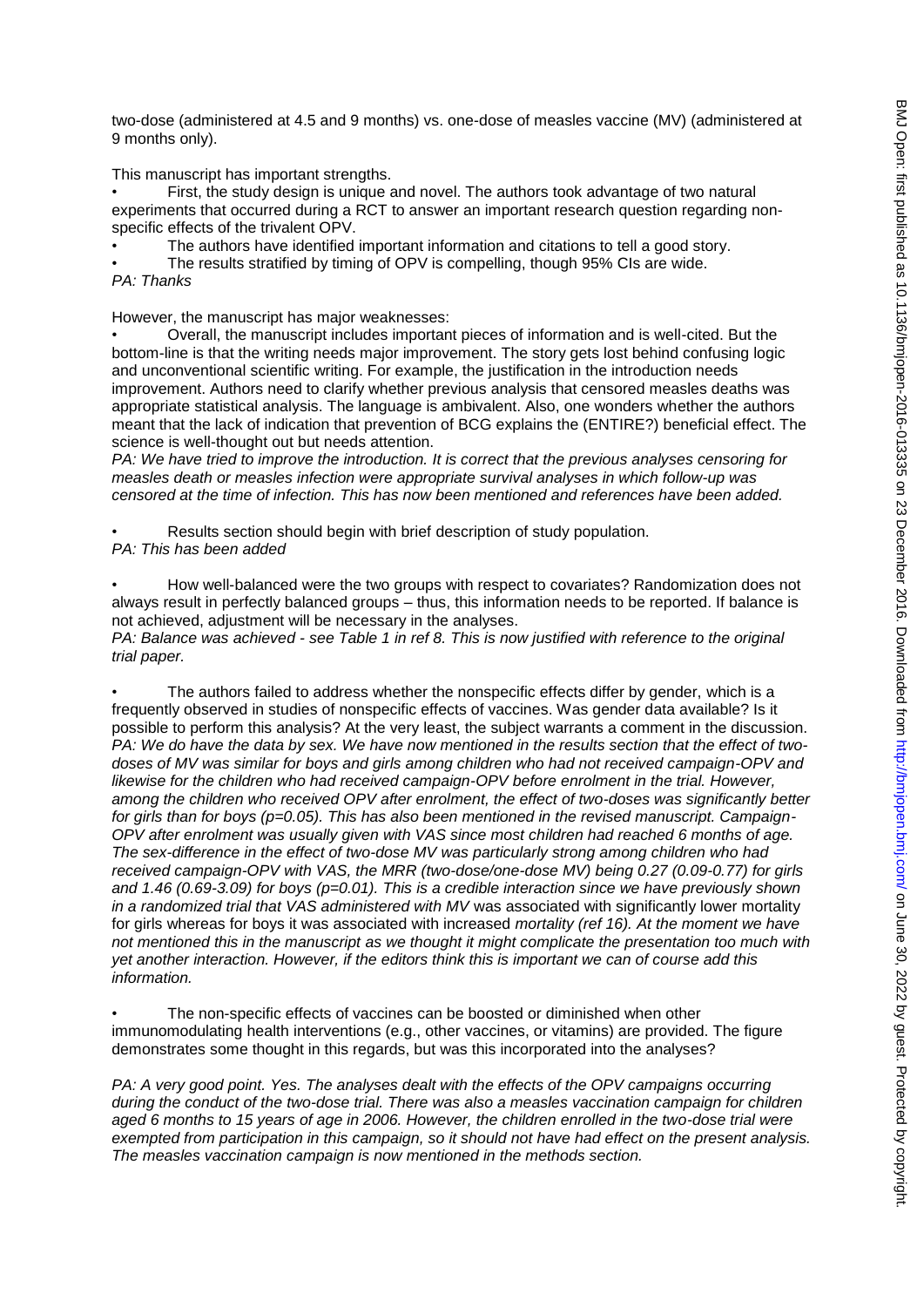*The other campaigns during the conduct of this trial were VAS campaign in November 2003, and VAS and mebendazole campaigns in May and December 2006, July and December 2007, July 2008,*  January and July of 2009. These campaigns did not affect the mortality rate within the MV trial; the *mortality rate after VAS-only campaign versus before VAS campaigns was 0.92 (0.63-1.35). This is now mentioned in the methods section.*

The authors should consider mentioning in the discussion section the international replacement (which began April 2016) of trivalent OPV with bivalent OPV, as new questions will arise regarding the bivalent OPV:

[\(http://www.who.int/immunization/diseases/poliomyelitis/endgame\\_objective2/oral\\_polio\\_vaccine/en/\)](http://www.who.int/immunization/diseases/poliomyelitis/endgame_objective2/oral_polio_vaccine/en/) *PA: In analyses of subsequent OPV campaigns we found that there were similar effects of monovalent, bivalent and trivalent OPV. This is now mentioned in the discussion.* 

• Box 1 provides important information – but this is presented in a way that is difficult for the reader to interpret. Either, the table needs to be reorganized; or deleted and transfer key information ought to intro and discussion sections.

*PA: Box 1 has now been reorganized to a hopefully more clear presentation.* 

• Table 1: split rate (deaths/person-days) and N into two different columns. Is that a 95% CI in the MRR column? Need to label.

*PA: This has now been done. Yes it is 95% CI.* 

• Figure 1 clearly communicates the study design. However, the schematic seems to indicate that follow-up occurred AFTER not BEFORE or AT 36 months. This is misleading. *PA: We have now modified the figure to make it more clear.* 

• Figure 2 is unclear. It requires further description. Abbreviations need to be defined. The text is poor quality (particularly "periods with missing OPV0").

*PA: We have provided further explanation in the legend to Figure 2 – hopefully making it easier to understand.* 

• The results would be drastically improved using data visualization. Table 1

• Authors should consider displaying results in a figure form – difficult to interpret all data in tables.

*PA: We have presented the data in Table 1 also as a graph: Figure 3. –* We hope this is what the reviewer wants. *I am a number person rather than a visualization person so I would prefer to keep Table 1 in the text but if the editor thinks that is better Table 1 can be transferred to a Supplementary Table.*

#### **VERSION 2 - REVIEW**

| <b>REVIEWER</b>        | Andrea Benedetti<br>McGill University, Canada |
|------------------------|-----------------------------------------------|
| <b>REVIEW RETURNED</b> | 11-Jul-2016                                   |

| <b>GENERAL COMMENTS</b> | The authors have addressed several of my original comments, and<br>overall the paper is more clearly described and easier to understand |
|-------------------------|-----------------------------------------------------------------------------------------------------------------------------------------|
|                         | now.                                                                                                                                    |
|                         | However, there are still a number of concerns that have not been<br>adequately addressed.                                               |
|                         | 1. In my first review, I asked that the study population be compared<br>with respect to relevant confounders according to the natural   |
|                         | experiments. In fact, what seems crucial is that the confounders are                                                                    |
|                         | balanced within strata. Please present tables addressing this. If<br>confounders were unbalanced within strata, this could affect the   |
|                         | results and these should be adjusted for. Moreover, the description                                                                     |
|                         | of the population is an important aspect of this paper, and should be                                                                   |
|                         | presented as part of this paper, not via referencing another paper.                                                                     |
|                         | 2. For the p values for interaction $-$ it is still unclear to me. For                                                                  |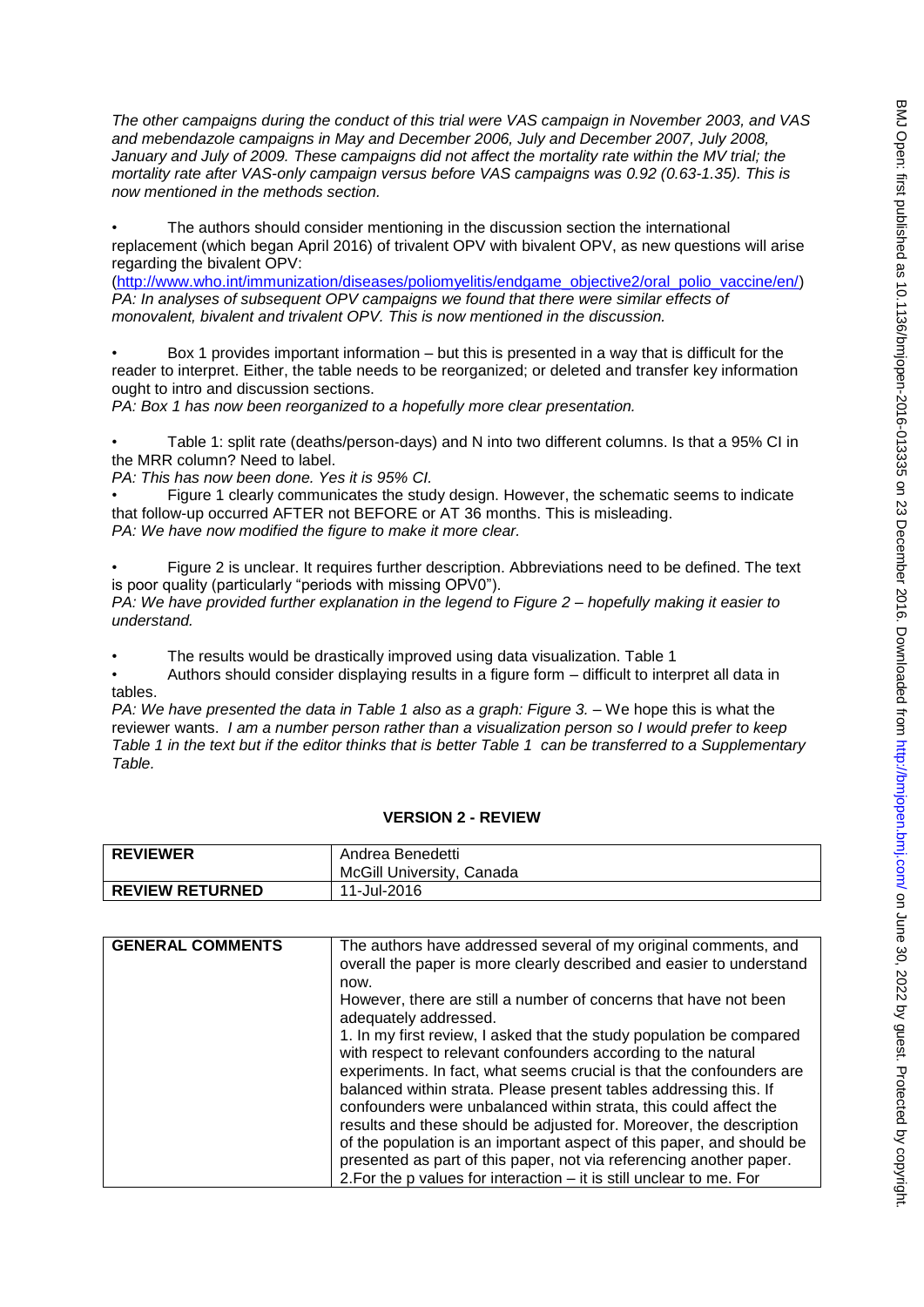| example, Table 1 presents a pvalue =0.03, with asterisks on two<br>categories. I am not sure what is going on here – is this the overall p<br>value for the 4 strata – or for the difference between the 2 starred<br>strata? What about p values for the other strata or were these not<br>assessed. How these p values are described and presented still |
|------------------------------------------------------------------------------------------------------------------------------------------------------------------------------------------------------------------------------------------------------------------------------------------------------------------------------------------------------------|
| needs work.<br>3. Was an intention to treat analysis followed? (I originally asked that<br>this wording be removed – however, at the beginning of the results<br>section, they present per protocol results, which should usually be<br>adjusted for confounders. All in all, I am unsure what was done.<br>Please specify.)                               |

| <b>REVIEWER</b>        | Anne Butler<br>University of North Carolina<br>USA |
|------------------------|----------------------------------------------------|
| <b>REVIEW RETURNED</b> | 01-Aug-2016                                        |

| <b>GENERAL COMMENTS</b> | The authors failed to address many of the previous criticisms. Also, |
|-------------------------|----------------------------------------------------------------------|
|                         | I the writing is difficult to understand.                            |

## **VERSION 2 – AUTHOR RESPONSE**

Reviewer: 1

Reviewer Name: Andrea Benedetti

Institution and Country: McGill University, Canada Competing Interests: None declared.

The authors have addressed several of my original comments, and overall the paper is more clearly described and easier to understand now.

However, there are still a number of concerns that have not been adequately addressed.

1. In my first review, I asked that the study population be compared with respect to relevant confounders according to the natural experiments. In fact, what seems crucial is that the confounders are balanced within strata. Please present tables addressing this. If confounders were unbalanced within strata, this could affect the results and these should be adjusted for. Moreover, the description of the population is an important aspect of this paper, and should be presented as part of this paper, not via referencing another paper.

PA: We have now compared the potential confounders in the two analyses: a) for recipients of OPV0 versus non-recipients of OPV0 – corresponding to Table 1; and b) for those who received and did not receive campaign-OPV before enrolment – corresponding to Table 2. This information has been presented in the text and in Supplementary Tables 1 and 2. We also present analyses where we have adjusted for the background factors which are likely to have differed significantly prior to allocation to the two comparison groups.

A) In the analysis related to reception of OPV0 there were small but statistically significant differences in distribution of sex, mother's mid-upper-arm-circumference (MUAC), and in fever, diarrhoea, child's MUAC and height at enrolment. Only sex and mother's MUAC are likely to have been different at the time of allocation and therefore we have only adjusted for those in the analysis presented in the Supplementary table. Instead of the MRRs of 0.45 (0.29-0.71), 0.78 (0.36-1.70), 1.10 (0.47-2.59) and 3.63 (0.87-15.2) presented in Table 1, we now get 0.47 (0.30-0.74), 0.79 (0.36-1.72), 1.20 (0.51-2.87) and 3.43 (0.82-14.38) in the adjusted analysis (Supplementary Table 3). The differences in fever, diarrhoea, child's MUAC and height at enrolment could be a result of the group allocation and should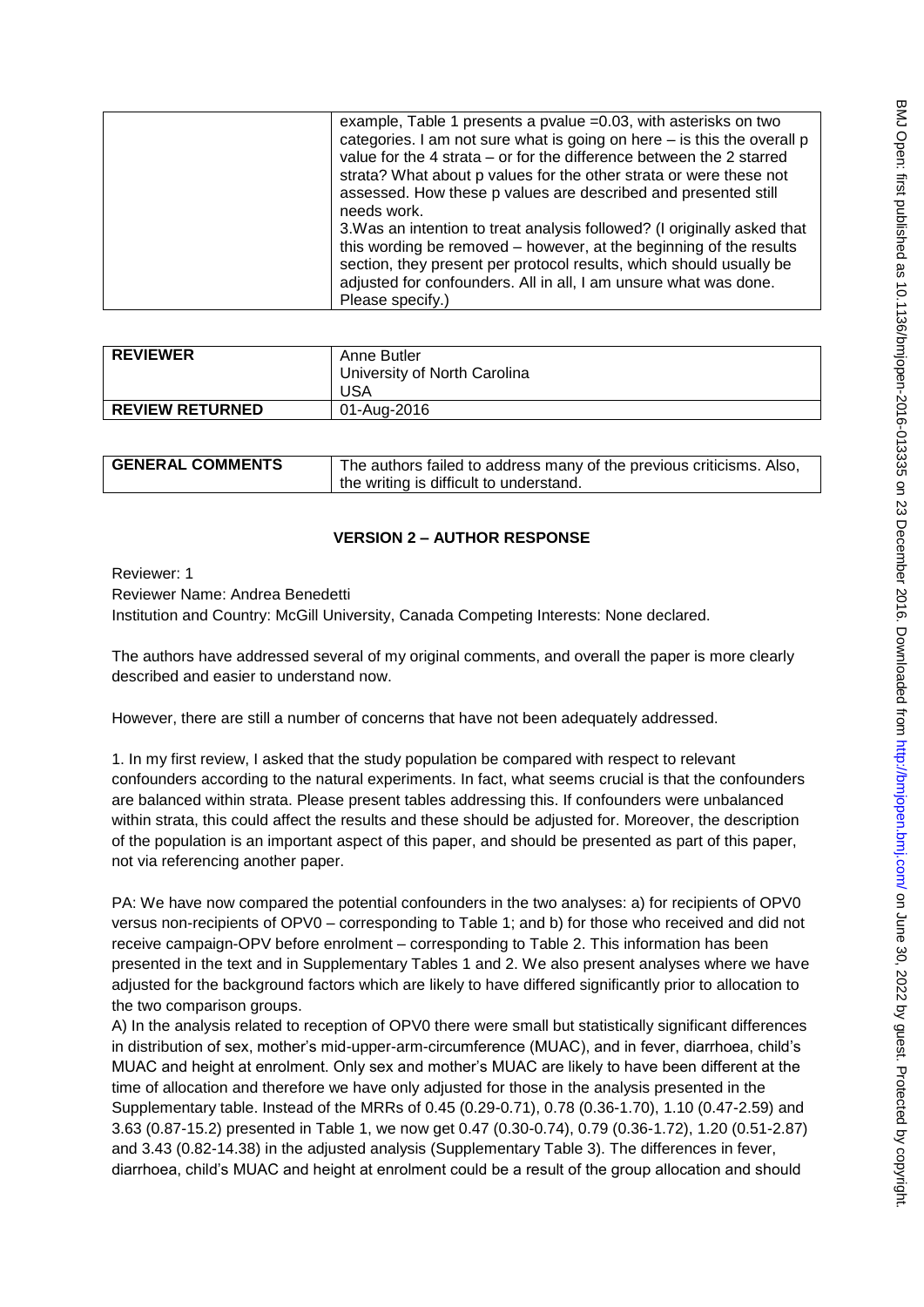therefore not be treated as a confounder but even if we do adjust for all those differences in the analyses the results are essentially the same: we get the MRRs 0.48 (0.31-0.77), 0.80 (0.37-1.76), 1.20 (0.50-2.87), and 3.47 (0.83-14.56). These latter results have not been presented in the paper. B) In relation to reception of campaign-OPV before enrolment there were small but statistically significant differences in distribution of district and age of child (which are already adjusted for in the analysis), number of persons sleeping per room, mother's MUAC, and in fever, diarrhoea, and respiratory frequency at enrolment. Only number of persons sleeping per room and mother's MUAC are likely to have been different at the time of allocation and we have therefore only adjusted for those in the analysis presented in the Supplementary table: Instead of the MRR of 0.60 (0.42-0.85) and 1.16 (0.64-2.13) (interaction test, p=0.06) we now get: 0.61 (0.43-0.87) and 1.19 (0.64-2.22) (interaction test, p=0.07) (Supplementary Table 4). The differences in fever, diarrhoea, and respiratory frequency at enrolment could be a result of the group allocation and should therefore not be treated as a confounder but even if we do adjust for all those differences in the analyses the results are essentially the same: we get the MRRs  $0.62$  ( $0.43$ - $0.88$ ) and  $1.32$  ( $0.71$ - $2.43$ ) (interaction test,  $p=0.04$ ). These latter results have not been presented in the paper.

2. For the p values for interaction – it is still unclear to me. For example, Table 1 presents a pvalue  $=0.03$ , with asterisks on two categories. I am not sure what is going on here  $-$  is this the overall p value for the 4 strata – or for the difference between the 2 starred strata? What about p values for the other strata or were these not assessed. How these p values are described and presented still needs work.

PA: The p-value=0.03 was based on a comparison of the two strata with an asterisk. We have now removed this test as it apparently creates confusion and merely emphasized that there is a significant trend with age at OPV0 vaccination. The test used in Tables 1 and 2 have been explained in greater details in notes to Tables 1 and 2.

3.Was an intention to treat analysis followed? (I originally asked that this wording be removed – however, at the beginning of the results section, they present per protocol results, which should usually be adjusted for confounders. All in all, I am unsure what was done. Please specify.)

PA: The result presented in the beginning of the result section are the PP results for children who did receive two doses of MV comparing early two-dose with controls as presented in the original paper (ref 3). This has been further explained in the beginning of the result section. Our key interest is not to adjust this estimate for possible confounding but to examine whether the estimate changes due to the OPV-campaigns. However, we have also made the analyses corresponding to tables 1 and 2 in relation to the ITT data set and placed these results in Supplementary Tables 5 and 6. It made no difference. This has now been noted in the result section.

Reviewer: 2 Reviewer Name: Anne Butler Institution and Country: University of North Carolina, USA Competing Interests: None declared

The authors failed to address many of the previous criticisms. Also, the writing is difficult to understand.

#### **VERSION 3 – REVIEW**

| <b>REVIEWER</b>        | Andrea Benedetti<br><b>McGill University</b> |
|------------------------|----------------------------------------------|
| <b>REVIEW RETURNED</b> | 03-Nov-2016                                  |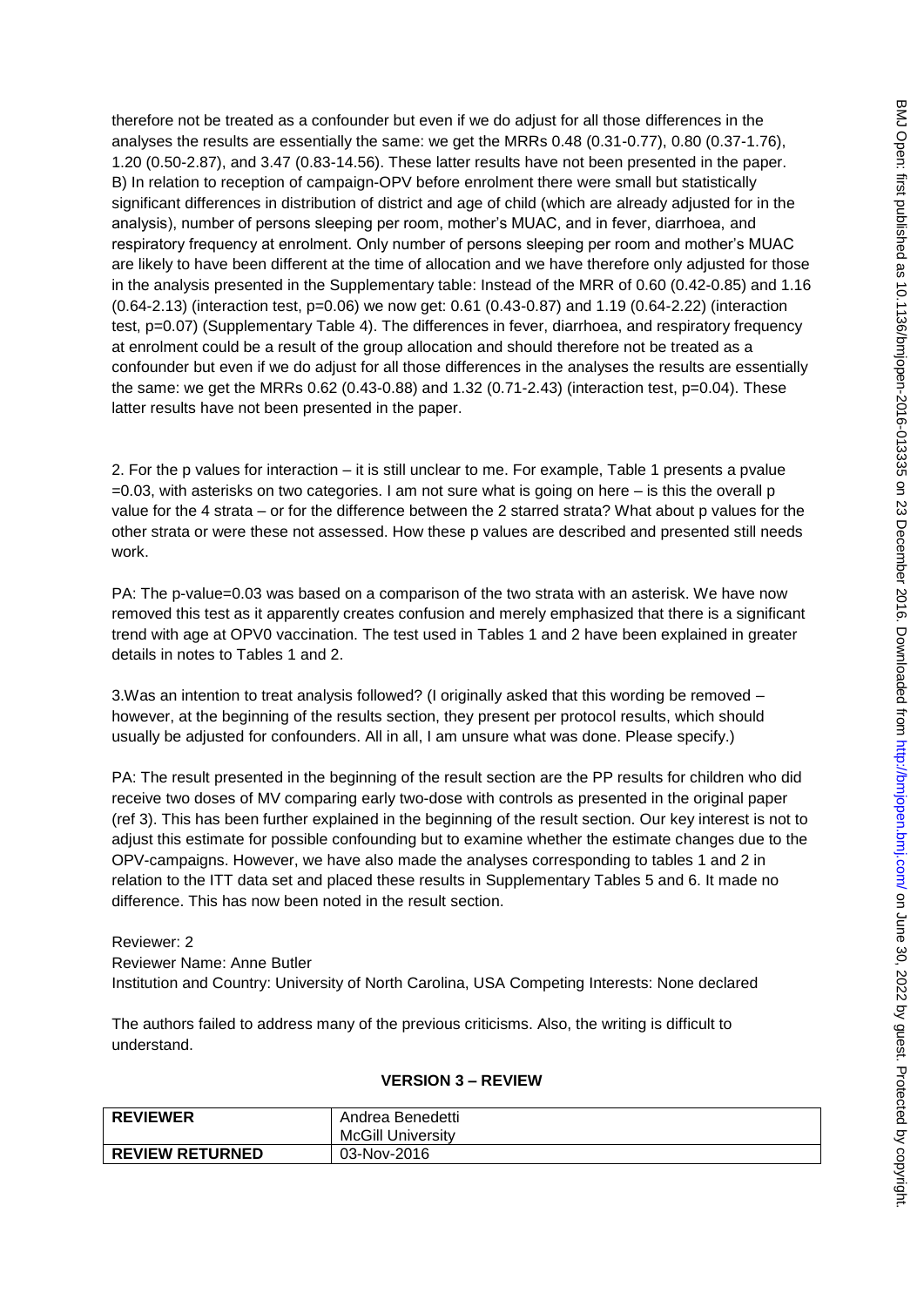| <b>GENERAL COMMENTS</b> | The presentation is clearer and I am more satisfied with the<br>additional results presented. My review has mainly addressed how<br>the data were analyzed. This article should also be reviewed by a<br>subject matter expert.                                                               |
|-------------------------|-----------------------------------------------------------------------------------------------------------------------------------------------------------------------------------------------------------------------------------------------------------------------------------------------|
|                         | A few additional questions:                                                                                                                                                                                                                                                                   |
|                         | 1. The tables are not very clear.                                                                                                                                                                                                                                                             |
|                         | For Table 1, the MRR column should state that there is a 95%<br>confidence interval in the brackets after the MRR.<br>Add to the footnotes that these estimated came from a Cox PH<br>model.                                                                                                  |
|                         | What are the values presented in the second and third column - for<br>example, for all children in the early two dose group, the Mortality<br>rate is 1.23 with 58 deaths in 1722488 person years among 2129<br>children. Where does the 1.23 come from - why isnt it 58/1722488?<br>Clarify. |
|                         | Also, the age-trend did not test whether the effect was equal in the 4<br>groups, but rather whether the trend increased in a linear way.                                                                                                                                                     |
|                         | Please make the same clarifications for Table 2 and 3, and the<br>tables presented in the supplemental materials.                                                                                                                                                                             |

# **VERSION 3 – AUTHOR RESPONSE**

Reviewer: 1 Reviewer Name: Andrea Benedetti Institution and Country: McGill University, Canada Competing Interests: None declared.

The presentation is clearer and I am more satisfied with the additional results presented. My review has mainly addressed how the data were analyzed. This article should also be reviewed by a subject matter expert.

A few additional questions:

1. The tables are not very clear.

For Table 1, the MRR column should state that there is a 95% confidence interval in the brackets after the MRR.

Add to the footnotes that these estimated came from a Cox PH model. PA: this has been revised as suggested in all tables.

What are the values presented in the second and third column - for example, for all children in the early two dose group, the Mortality rate is 1.23 with 58 deaths in 1722488 person years among 2129 children. Where does the 1.23 come from - why isnt it 58/1722488? Clarify.

PA: The reviewer may have misread the tables. The headings said "deaths/person-days" not "personyears". Hence, 58/1722488\*365.25=0.0123 (or 1.23). To prevent the misunderstanding we added in the footnotes: "to be precise we have reported person-days and not person-years".

Also, the age-trend did not test whether the effect was equal in the 4 groups, but rather whether the trend increased in a linear way.